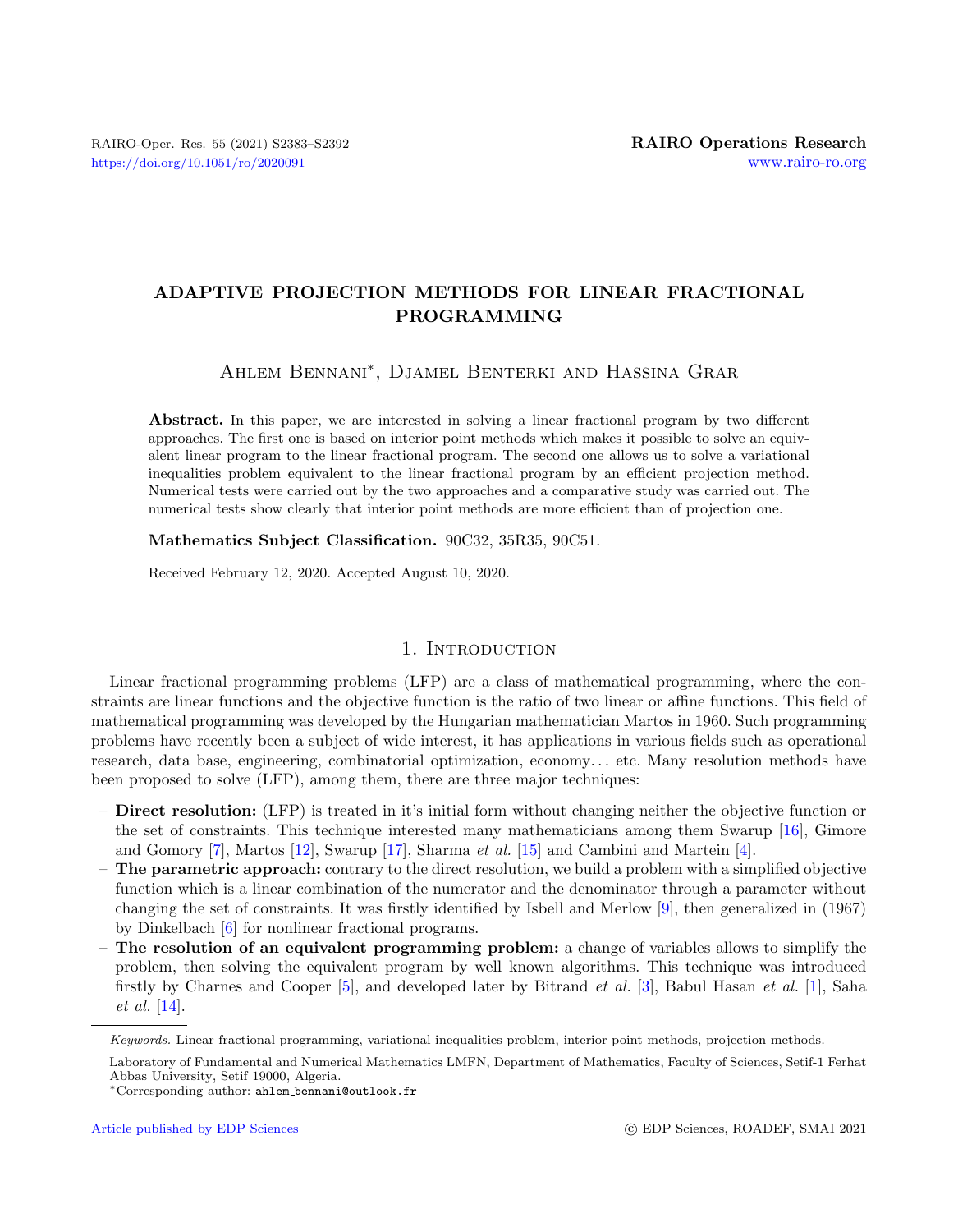S2384 A. BENNANI ET AL.

The purpose of this paper is to solve (LFP) by two projection approaches. The first one consists at converting (LFP) in a suitable way into a (LP), then solve it by the projection method of interior points introduced by Ye–Lustig [\[10\]](#page-9-12). The second approach is to convert (LFP) in an adequate way to a variational inequalities problem (VIP) then solve it by an efficient projection method introduced by Grar et al. [\[8\]](#page-9-13).

The paper is organized as follows: In Section [2,](#page-1-0) we describe the mathematical formulation of (LFP), then in Section [3,](#page-1-1) we present the first approach based on interior point methods where we convert (LFP) into (LP) and we recall the algorithm of Ye–Lustig for (LP). In Section [4,](#page-3-0) we present the second approach where we convert (LFP) into (VIP) and give Grar's algorithm. Section [5](#page-5-0) is reserved to numerical tests and making a comparison between the two projection approaches. The last section represents a general conclusion on the work carried out.

### 2. Description of a linear fractional programming problem (LFP)

<span id="page-1-0"></span>A linear fractional programming problem (LFP) is written as:

$$
(\text{LFP}) \begin{cases} \min G(x) = \frac{c^t x + \alpha}{d^t x + \beta} \\ Ax = b \\ x \ge 0, \end{cases}
$$

where  $c, d \in \mathbb{R}^n$ ;  $\alpha, \beta \in \mathbb{R}$ ;  $A \in \mathbb{R}^{m \times n}$  with  $\text{rank}(A) = m < n$ ;  $b \in \mathbb{R}^m$  and  $x \in \mathbb{R}^n$  with  $d^t x + \beta > 0$ .

**Lemma 2.1** ([\[18\]](#page-9-14)). The objective function  $G$  is at a time pseudoconvex and pseudoconcave.

#### Properties

- $-$  Since G is at a time pseudoconvex and pseudoconcave so, it is also strictly quasiconvex and strictly quasiconcave respectively.
- Since G is continuous, quasiconvex and quasiconcave so, at least one optimal solution of  $(LFP)$  is attained at an extreme point of the polyhedron  $P = \{x \in \mathbb{R}^n / Ax = b, x \ge 0\}.$
- <span id="page-1-1"></span>– Since G is pseudoconvex and pseudoconcave so, if  $\nabla G(\overline{x}) = 0$ , then  $\overline{x}$  is a global optimum.

3. Conversion of (LFP) into (LP)

In this part, we present a formulation of (LFP) by converting it into a linear program (LP), then solving it via an approach of interior point methods.

Lemma 3.1. The linear fractional programming problem (LFP) can be written in the following equivalent linear programming problem (LP)

$$
(LP)\begin{cases} \min\limits_{1 \leq t \leq x} c_1^t x + \alpha' \\ Ax = b \\ x \geq 0, \end{cases}
$$

where

$$
c_1 = c - \tilde{z}d
$$
 and  $\alpha' = \alpha - \tilde{z}\beta$ ,

with  $\tilde{z} = \frac{c^t \tilde{x} + \alpha}{d^t \tilde{x} + \beta}$  is an upper bound of the optimal value of the objective function and  $\tilde{x}$  is a given strictly feasible solution of  $(LFP)$ .

*Proof.* Let  $z^*$  be the optimal value of (LFP), then

$$
(LFP)\begin{cases} \min \frac{c^t x + \alpha}{d^t x + \beta} = z^* \\ Ax = b \\ x \ge 0 \end{cases} \Longleftrightarrow \begin{cases} \min[c^t x + \alpha - z^*(d^t x + \beta)] = 0 \\ Ax = b \\ x \ge 0, \end{cases}
$$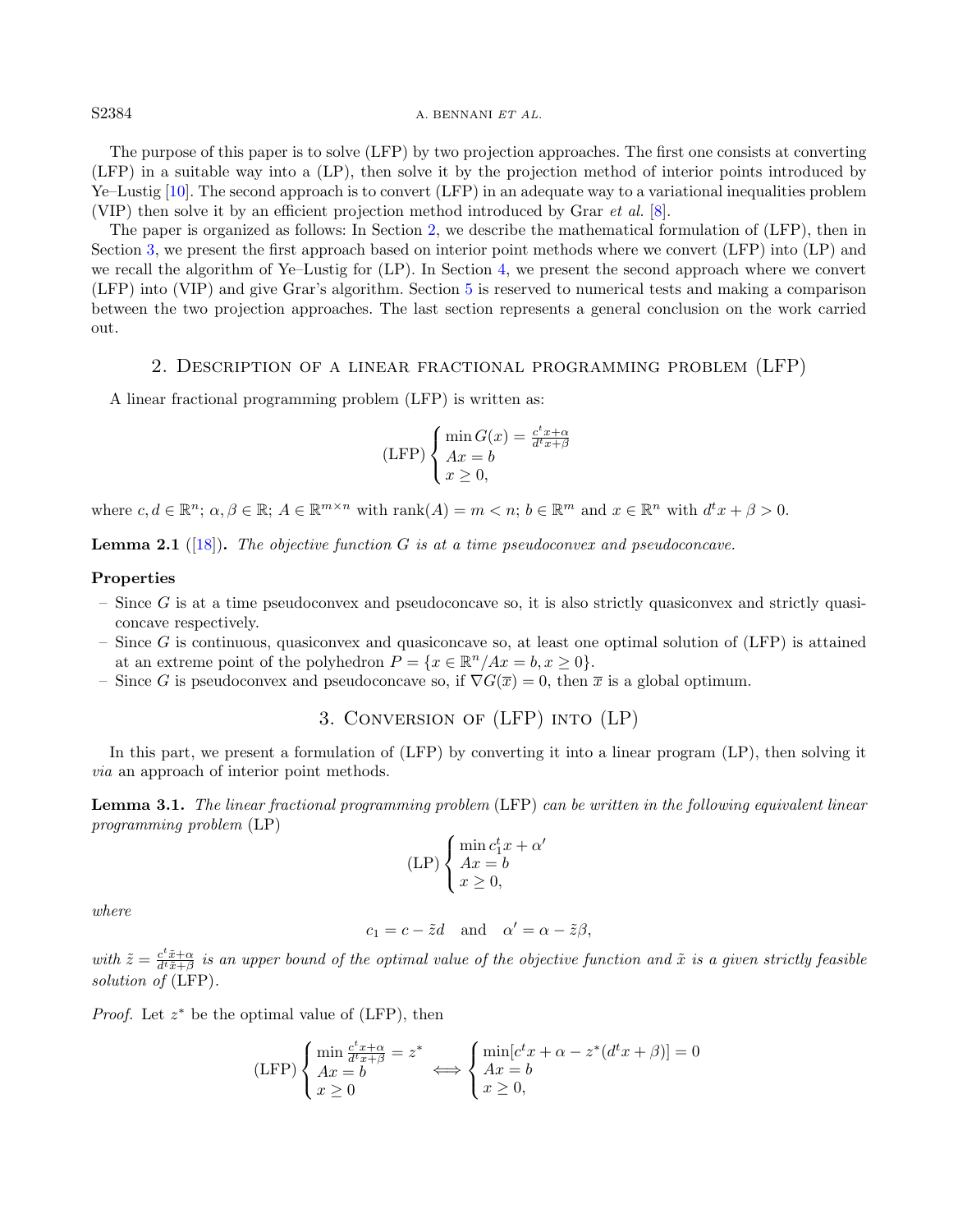which gives us

$$
\begin{cases} \min\left(c^t - z^*d^t\right)x + \left(\alpha - z^*\beta\right) = 0\\ Ax = b\\ x \ge 0. \end{cases}
$$

In the numerical implementation, we approximate  $z^*$  at each iteration k, by an upper bound  $\tilde{z}$  such as:

 $z^* \leq \tilde{z},$ 

where

$$
\tilde{z} = \frac{c^t \tilde{x} + \alpha}{d^t \tilde{x} + \beta}
$$

with  $\tilde{x}$  is a given strictly feasible solution of (LFP).

Then, (LFP) can be written in the equivalent (LP) form as follows:

$$
(LP)\begin{cases} \min \limits_{1 \leq x \leq b} c_1^t x + \alpha' \\ Ax = b \\ x \geq 0, \end{cases}
$$

where

$$
c_1 = c - \tilde{z}d
$$
 and  $\alpha' = \alpha - \tilde{z}\beta$ .

 $\Box$ 

In order to solve the obtained linear programming problem (LP), we apply the following Ye–Lustig's variant of interior points methods.

### 3.1. Ye–Lustig's algorithm

Consider the standard linear programming problem:

$$
(\text{LP}) \begin{cases} \min c^t x \\ Ax = b \\ x \ge 0, \end{cases}
$$

where  $A \in \mathbb{R}^{m \times n}$  with  $\text{rank}(A) = m \lt n, b \in \mathbb{R}^m$  and  $c \in \mathbb{R}^n$ .

In this part, we give the description of Ye–Lustig's algorithm for solving the linear program (LP). For more details, see  $[10, 11]$  $[10, 11]$  $[10, 11]$ .

3.1.1. Description of Ye–Lustig's algorithm

### Begin algorithm

#### Initialization

Let  $x_0 > 0$  a strictly feasible solution for (LP),  $P_0$  the projection of the cost vector on the kernel of the constraints matrix,  $k = 0$  and  $\varepsilon > 0$ , be a given precision.

$$
\text{ -- While } \tfrac{\|P_k\|}{|c^tx_0|} > \varepsilon \text{ do}
$$

(1) Build the constraints's matrix

$$
B_k = [A_k, -b]
$$
, where  $A_k = AD_k$  and  $D_k = diag(x_k)$ .

(2) Compute the projection  $P_k$ 

$$
P_k = \left[ I_{n+1} - B_k^t \left( B_k B_k^t \right)^{-1} B_k \right] \begin{pmatrix} D_k c \\ -c^t x_k \end{pmatrix} \text{ and take } d_k = \frac{P_k}{\|P_k\|}.
$$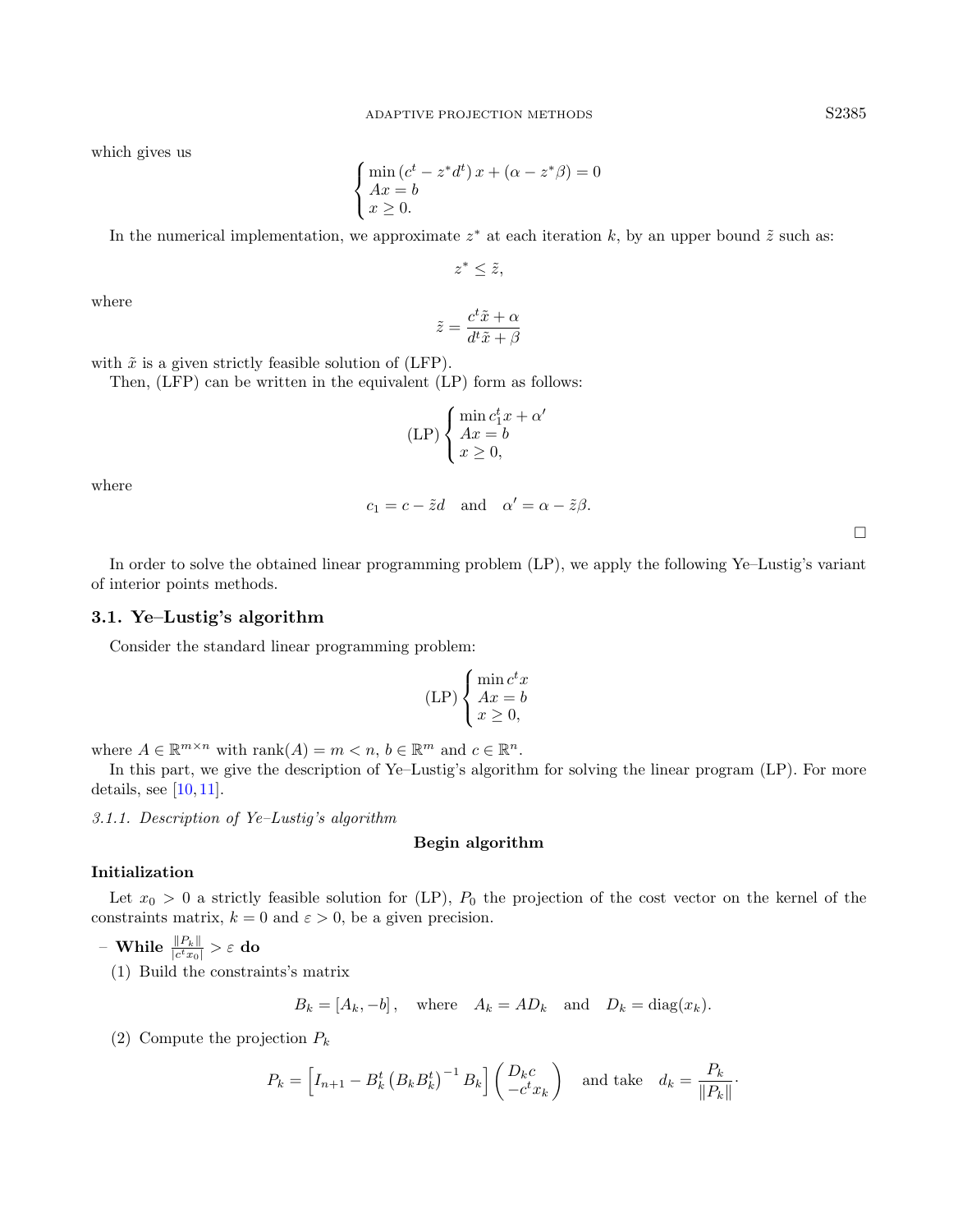S2386 A. BENNANI ET AL.

(3) Compute the current iterate

$$
y^{(k+1)} = \frac{e_{n+1}}{n+1} - \alpha_k r d_k, \quad r = \frac{1}{\sqrt{n(n+1)}}.
$$

Where  $\alpha_k$  is the displacement step with  $0 < \alpha_k < 1$  and  $e_{n+1} = (1, 1, \ldots, 1) \in \mathbb{R}^{n+1}$ . (4) Take

$$
x_{k+1} = \frac{D_k y^{(k+1)} [n]}{y_{n+1}^{(k+1)}}, \quad k = k+1.
$$

Where  $y^{(k+1)}[n]$  is the vector of the first n components of  $y^{(k+1)}$ .

– End while

## End algorithm

## 4. Conversion of (LFP) into (VIP)

<span id="page-3-0"></span>Consider the following variational inequalities problem:

$$
\text{VIP}(F, C) \begin{cases} \text{find } \bar{x} \in C, \text{ such that} \\ \langle F(\bar{x}), \bar{x} - x \rangle \ge 0 \,\forall x \in C, \end{cases}
$$

where C is a nonempty closed convex set in  $\mathbb{R}^n$  and F is a continuous mapping from  $\mathbb{R}^n$  to itself and  $\langle \cdot, \cdot \rangle$ denotes the usual inner product in  $\mathbb{R}^n$ .

In this part, we present a formulation of (LFP) by converting it into a variational inequalities problem (VIP), then solving it via the projection approach of Grar [\[8\]](#page-9-13).

### 4.1. The relation between (LFP) and (VIP)

In this part, we present a formulation of (LFP) by converting it into a variational inequalities problem (VIP), then resolving it via an approach of projection type. The link between (VIP) and (LFP) is essentially based on the condition of optimality of (LFP).

<span id="page-3-1"></span>**Lemma 4.1.** Let  $f : \mathbb{R}^n \longrightarrow \mathbb{R}$  be a differentiable function and C a bounded convex set of  $\mathbb{R}^n$ . We define the following optimization problem:

$$
(OP) \begin{cases} \min f(x) \\ x \in C. \end{cases}
$$

So, if  $\bar{x}$  is a local minimum solution of (OP), then:

$$
\langle \nabla f(\bar{x}), x - \bar{x} \rangle \ge 0, \forall x \in C. \tag{VIP}(\nabla f, C))
$$

*Proof.* Since C is convex, then  $\forall x \in C, \ \forall t \in [0,1]$ , we have

$$
f(tx + (1 - t)\bar{x}) = f(\bar{x} - t(x - \bar{x})) \ge f(\bar{x}),
$$

because  $\bar{x}$  is the local minimum of (OP).

Furthermore, using Taylor's development of f in the neighborhood of  $\bar{x} \in C$ 

$$
f(\bar{x} - t(x - \bar{x})) \simeq f(\bar{x}) + \nabla^t f(\bar{x}) (\bar{x} + t(x - \bar{x}) - \bar{x})
$$
  
\simeq f(\bar{x}) + t \nabla^t f(\bar{x}) (x - \bar{x}).

So, we have:

$$
0 \le f(\bar{x} - t(x - \bar{x})) - f(\bar{x}) \simeq t \nabla f(\bar{x})^t (x - \bar{x})
$$

which gives inequality (VIP( $\nabla f$ , C)).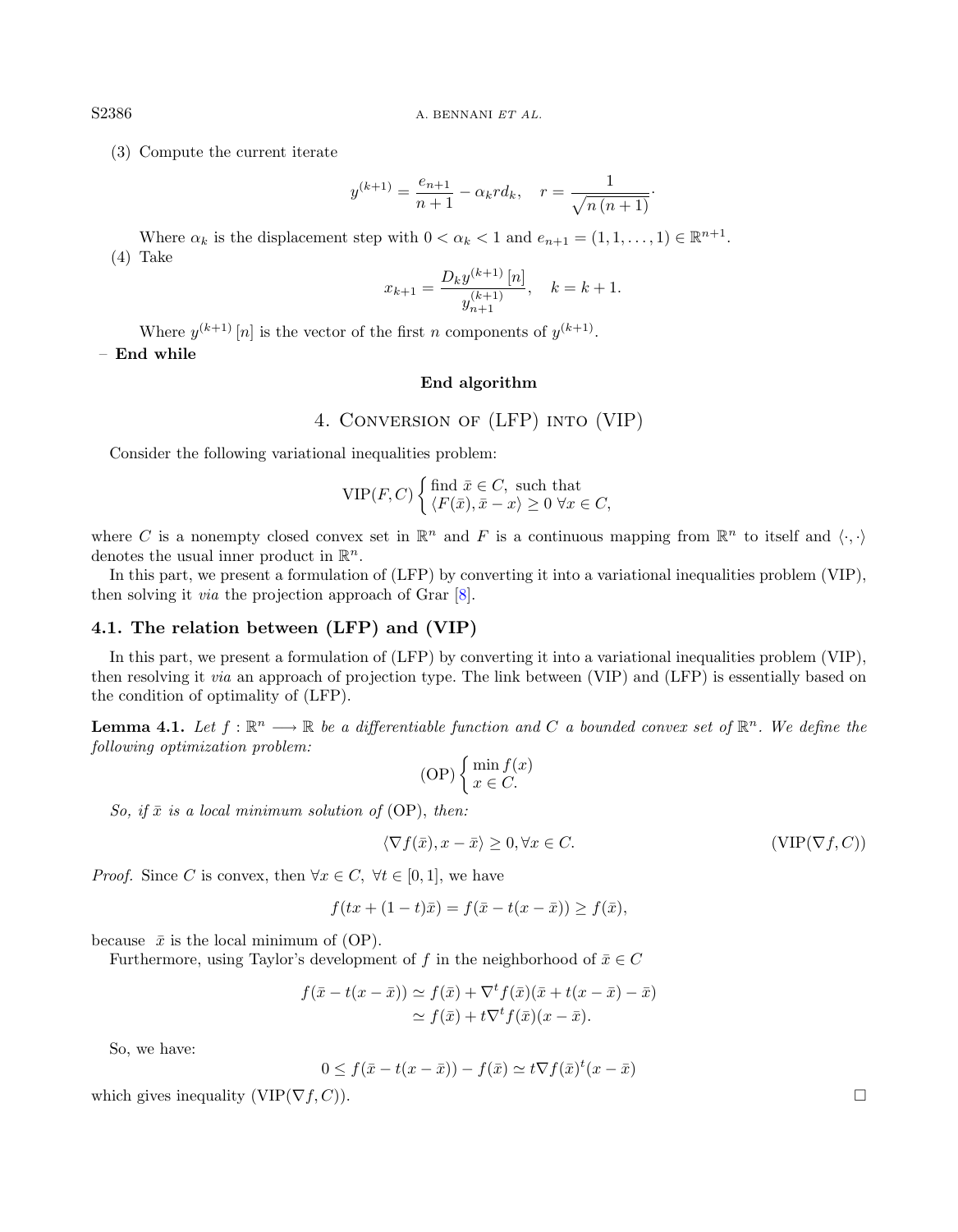<span id="page-4-0"></span>**Lemma 4.2.** Let  $f : \mathbb{R}^n \longrightarrow \mathbb{R}$  be a differentiable convex function, then:

 $\bar{x}$  is a solution of VIP( $\nabla f, C$ )  $\Longleftrightarrow \bar{x}$  is a solution of (OP).

*Proof.* (1) Suppose that  $\bar{x}$  is a solution of (OP), then according to Lemma [4.1,](#page-3-1)  $\bar{x}$  is a solution VIP( $\nabla f, C$ ). (2) Conversely, suppose that  $\bar{x}$  is a solution of VIP( $\nabla f, C$ ).

According to the definition of convexity of f in terms of  $\nabla f$ , we have:

$$
\forall x, y \in C: \quad f(x) - f(y) \ge \langle \nabla f(y), x - y \rangle.
$$

For  $y = \bar{x}$ , we get

$$
f(x) - f(\bar{x}) \ge \langle \nabla f(\bar{x}), x - \bar{x} \rangle \ge 0,
$$

then

 $f(x) - f(\bar{x}) > 0, \ \forall x \in C.$ 

So,  $\bar{x}$  is a solution of (OP).

- **Remark 4.3.** We deduce that the necessary and sufficient condition for  $\bar{x}$  to be a solution of (OP) is equivalent for  $\bar{x}$  to be a solution of (VIP), with  $F = \nabla f$ .
- The same results remain true when  $f$  is pseudoconvex.
- We are interested in this work to the particular case where we replace (OP) by (LFP) with a pseudoconvex objective function.

**Proposition 4.4.**  $\bar{x}$  is a solution of (LFP) if and only if  $\bar{x}$  is a solution of the following variational inequalities problem:

$$
\text{VIP}(\nabla G, C) \begin{cases} \text{find } \bar{x} \in C, \text{such that} \\ \langle \nabla G(\bar{x}), x - \bar{x} \rangle \ge 0 \,\,\forall x \in C. \end{cases}
$$

*Proof.* It suffices to take  $F = \nabla G$  and remark that G is pseudoconvex then use Lemma [4.2.](#page-4-0)

In order to solve the obtained variational inequalities problem  $VIP(\nabla G, C)$ , we apply the projection algorithm of Grar *et al.*  $[8]$ .

#### 4.2. Grar's algorithm

In this part, we give the description of Grar's algorithm for solving the variational inequalities problems (VIP). For more details see [\[8\]](#page-9-13).

4.2.1. Description of Grar's algorithm

#### Begin algorithm

#### Initialization

Select any  $\sigma, \gamma, \beta \in (0, 1)$  and let  $\varepsilon > 0$ , be a given tolerance. Let  $x^0 \in C$ ,  $k = 0$ Compute  $z^k = \text{Proj}_C(x^k - \beta F(x^k))$  and  $r(x^k, \beta) = x^k - \text{Proj}_C(x^k - \beta F(x^k))$ 

- $-$  While  $||r(x^k, \beta)|| > \varepsilon$  do
	- (1) Compute

$$
y^k = (1 - \alpha_k)x^k + \alpha_k z^k.
$$

Where  $\alpha_k = \gamma^j$  with j being the smallest nonnegative integer satisfying:

$$
\left\langle F(x^k - \gamma^j r(x^k, \beta)), r(x^k, \beta) \right\rangle \ge \sigma \left\| r(x^k, \beta) \right\|^2.
$$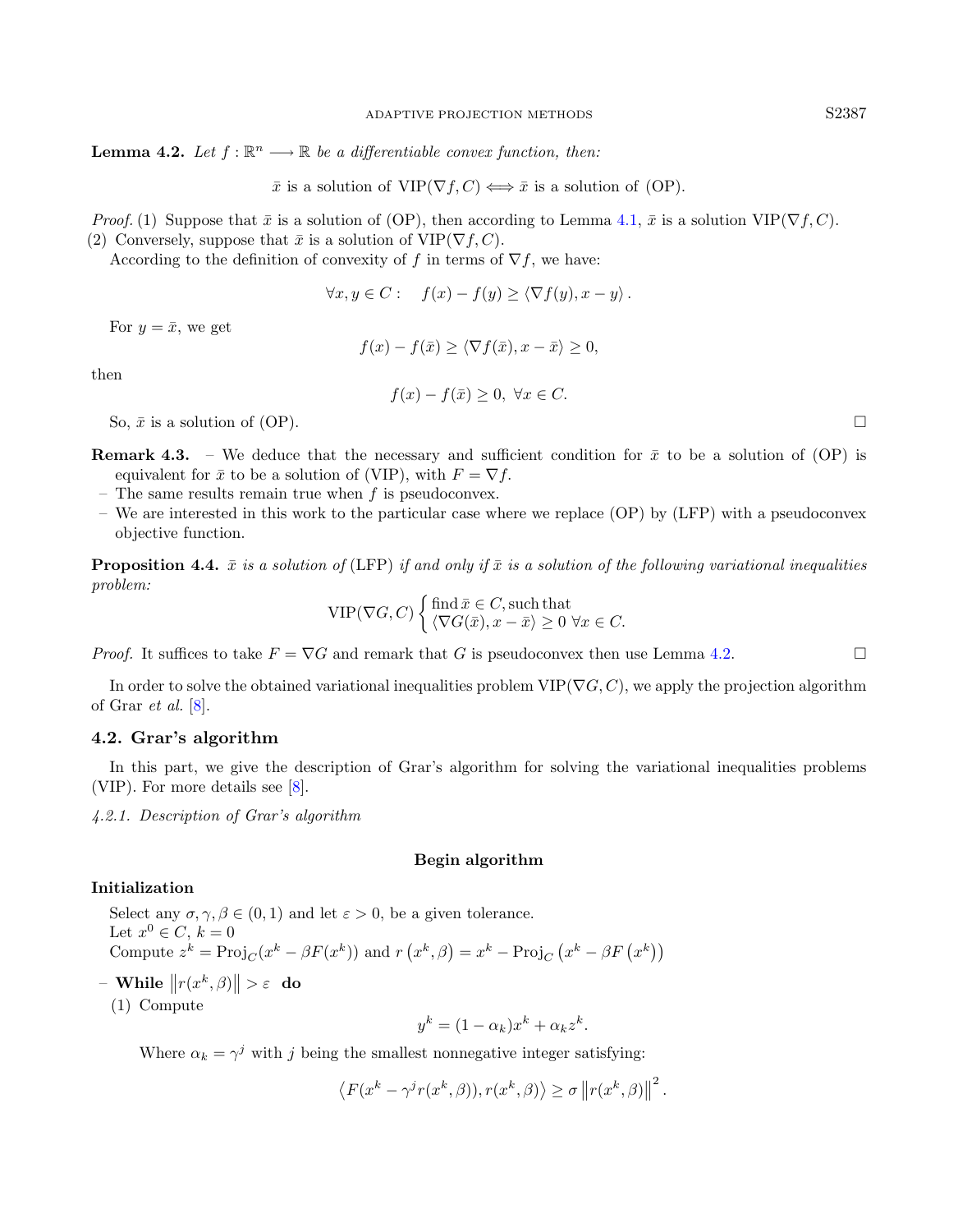S2388 A. BENNANI ET AL.

(2) Compute the current iterate

Where  $\lambda_k$  is chosen that:

$$
x^{k+1} = Proj_C(x^k - \lambda_k F(y^k)).
$$

$$
\langle F(y^k), Proj_C(x^k - \lambda_k F(y^k)) - y^k \rangle \le 0.
$$

(3) Take  $k = k + 1$ .

– End while

### End algorithm

### 5. NUMERICAL TESTS

<span id="page-5-0"></span>To give some insight into the behavior of the two projection approaches and compare their effectiveness to each other, we implemented them on some test problems with fixed and variable sizes which are described below.

We used the Matlab Language with a precision  $\varepsilon = 10^{-6}$ .

We designate by:

 $- k$ : The number of iterations required to obtain the solution.

– Time: The execution time in second.

#### 5.1. Examples with fixed size

### Example 1

Consider the linear fractional programming problem

$$
(LFP)\begin{cases} \min Z = \frac{7x_1+9x_2+3}{3x_1+4x_2+2} \\ 2x_1+3x_2 \le 6 \\ 3x_1+2x_2 \le 5 \\ x_1, x_2 \ge 0. \end{cases}
$$

## Results obtained via Ye–Lustig's algorithm

Optimal solution found after 3 iterations and 0, 0008s

 $x^* = (0.5999, 1.6000)^t.$ 

The optimal value is  $Z^* = 2,1176$ .

### Results obtained via Grar's algorithm

Optimal solution found after 1 iteration and  $0,0731s$ 

$$
x^* = (0.6000, 1.600)^t.
$$

The optimal value is  $Z^* = 2,1176$ .

#### Example 2

Consider the linear fractional programming problem below:

$$
\text{(LFP)} \begin{cases} \max Z = \frac{x_1 + 2x_2 + 4x_3 + 5x_4 + 8x_5}{2x_1 + 5x_2 + 3x_3 + 4x_4 + 6x_5 + 1} \\ 2x_1 + x_2 + 3x_3 + x_4 + x_5 \le 15 \\ x_1 + 2x_2 + x_5 \le 8 \\ 3x_1 + 5x_2 + 2x_4 \le 10 \\ 2x_2 + 4x_3 + 3x_4 + x_5 \le 21 \\ x_1, x_2, x_3, x_4, x_5 \ge 0. \end{cases}
$$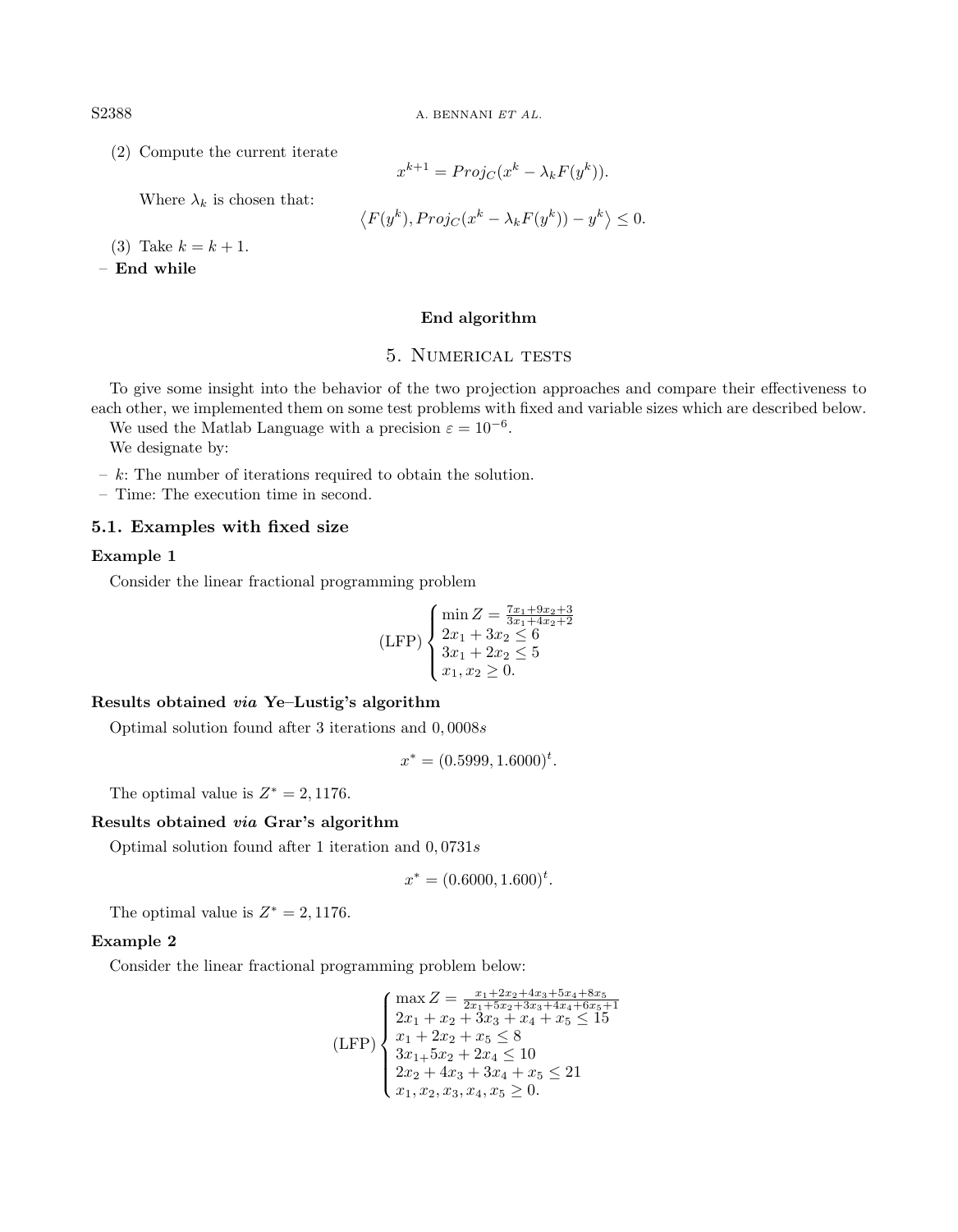## Results obtained via Ye–Lustig's algorithm

Optimal solution found after 12 iterations and  $0,0253s$ 

 $x^* = (0.00001, 0.00002, 2.33333, 0.00009, 8.00000)^t.$ 

The optimal value is  $Z^* = 1, 3$ .

### Results obtained via Grar's algorithm

Optimal solution found after 9 iterations and  $1,3309s$ 

 $x^* = (0.00000, 0.00003, 2.33333, 0.00009, 8.00000)^t.$ 

The optimal value is  $Z^* = 1, 3$ .

#### Example 3

Consider the linear fractional programming problem

$$
(LFP)\begin{cases}\n\min Z = \frac{x_1 + x_2 + 1}{5x_1 + x_2 + 1} \\
-5x_1 - 2x_2 \le -6 \\
x_1 \le 3 \\
x_2 \le 3 \\
x_1, x_2 \ge 0.\n\end{cases}
$$

### Results obtained via Ye–Lustig's algorithm

Optimal solution found after 5 iterations and 0, 0026s

$$
x^* = (3.000, 0.00000)^t.
$$

The optimal value is  $Z^* = 0, 25$ .

### Results obtained via Grar's algorithm

Optimal solution found after 1 iteration and 0, 0456s

$$
x^* = (3.000, 0.00000)^t.
$$

The optimal value is  $Z^* = 0, 25$ .

### Example 4

Consider the linear fractional programming problem below:

$$
(LFP)\n\begin{cases}\n\min Z = \frac{\sum\limits_{j=1}^{n} c_j x_j}{\sum\limits_{j=1}^{n} d_j x_j} \\
\sum\limits_{j=1}^{n} x_j = N \\
0 \le x_j \le 1, \ j = 1, \dots, n.\n\end{cases}
$$

 $(1)$   $n = 5$ .

 $c^t = (2, -1, -3, 5, -2), d^t = (1, 2, 2, 3, 4), N = 3.$ 

### Results obtained via Ye–Lustig's algorithm

Optimal solution found after 5 iterations and  $0,0021s$ 

 $x^* = (0.00000, 0.99999, 0.99999, 0.00000, 0.99999)^t.$ 

The optimal value is  $Z^* = -0,74999$ .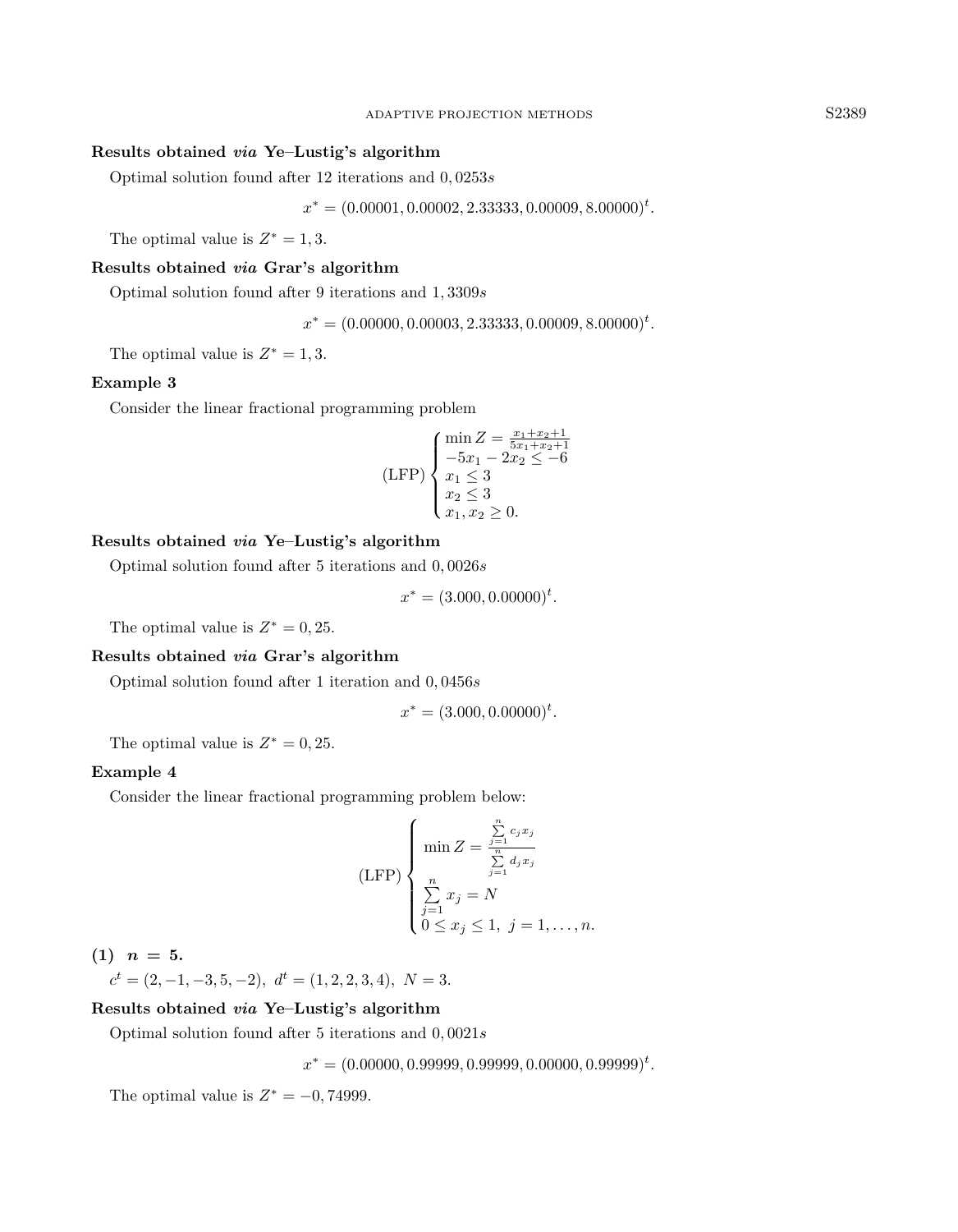S2390 A. BENNANI ET AL.

## Results obtained via Grar's algorithm

Optimal solution found after 1 iteration and 0, 0095s

 $x^* = (0.00000, 1.00000, 1.00000, 0.00000, 1.00000)^t.$ 

The optimal value is  $Z^* = -0, 75$ .

## $(2)$   $n = 10$ .

 $c<sup>t</sup> = (1, 1, 1, 2, 2, 3, 0, 0, 1, 1), d<sup>t</sup> = (1, 1, 1, 1, 1, 1, 1, 1, 1, 1), N = 5.$ 

#### Results obtained via Ye–Lustig's algorithm

Optimal solution found after 5 iterations and  $0,0031s$ 

 $x^* = (0.5999, 0.5999, 0.5999, 0.0000, 0.0000, 0.0001, 0.9999, 0.9999,$  $(0.5999, 0.5999)^t$ .

The optimal value is  $Z^* = 0, 6$ .

### Results obtained via Grar's algorithm

Optimal solution found after 1 iteration and 0, 0582s

 $x^* = (0.6, 0.6, 0.6, 0.0000, 0.0000, 0.0001, 1.0000, 1.0000, 0.6000, 0.6000)^t.$ 

The optimal value is  $Z^* = 0, 6$ .

## $(3)$   $n = 15$ .

 $c<sup>t</sup> = (1, 2, 3, 3, 0, 0, 1, 6, 0, 4, 0, 1, 5, 2, 1).$  $d^t = (1, 2, 2, 4, 6, 1, 1, 0, 0, 5, 8, 2, 3, 1, 1), N = 8.$ 

#### Results obtained via Ye–Lustig's algorithm

Optimal solution found after 7 iterations and 0, 0066s

$$
x^* = (0.9999, 0.0000, 0.0000, 0.0000, 0.9999, 0.9999, 0.9999, 0.0000, 0.0000, 0.0000, 0.0000, 0.0000, 0.0000, 0.0000, 0.0000, 0.0000, 0.0000, 0.0000, 0.0000, 0.0000, 0.0000, 0.0000, 0.0000, 0.0000, 0.0000, 0.0000, 0.0000, 0.0000, 0.0000, 0.0000, 0.0000, 0.0000, 0.0000, 0.0000, 0.0000, 0.0000, 0.0000, 0.0000, 0.0000, 0.0000, 0.0000, 0.0000, 0.0000, 0.0000, 0.0000, 0.0000, 0.0000, 0.0000, 0.0000, 0.0000, 0.0000, 0.0000, 0.0000, 0.0000, 0.0000, 0.0000, 0.0000, 0.0000, 0.0000, 0.0000, 0.0000, 0.0000, 0.0000, 0.0000, 0.0000, 0.0000, 0.0000, 0.0000, 0.0000, 0.0000, 0.0000, 0.0000, 0.0000, 0.0000, 0.0000, 0.0000, 0.0000, 0.0000, 0.0000, 0.0000, 0.0000, 0.0000, 0.0000, 0.0000, 0.0000, 0.0000, 0.0000, 0.0000, 0.0000, 0.0000, 0.0000, 0.0000, 0.0000, 0.0000, 0.
$$

 $0.9999, 0.0000, 0.9999, 0.9999, 0.0000, 0.0000, 0.9999)^t.$ 

The optimal value is  $Z^* = 0, 2$ .

## Results obtained via Grar's algorithm

Optimal solution found after 2 iterations and  $0,0957s$ 

 $x^* = (0.9999, 0.0000, 0.0000, 0.0000, 1.0000, 0.9999, 0.0000, 1.0000,$  $0.0000, 1.0000, 1.0000, 0.0000, 0.0000, 0.9999, 0.0000)^t$ .

The optimal value is  $Z^* = 0, 2$ .

The following table summarizes the results obtained via the two projection algorithms, Ye–Lustig's algorithm and Grar's algorithm according to different examples.

|                      | $Ye-Lustig's algorithm$ Grar's algorithm |        |          |          |
|----------------------|------------------------------------------|--------|----------|----------|
| Example $k$ Time (s) |                                          |        | $\kappa$ | Time (s) |
|                      | 3                                        | 0.0008 |          | 0.0731   |
| $\overline{2}$       | 12                                       | 0.0253 | 9        | 1.3309   |
| 3                    | 5                                        | 0.0026 |          | 0.0456   |
|                      | 5                                        | 0.0021 |          | 0.0095   |
|                      | 5                                        | 0.0031 |          | 0.0582   |
|                      |                                          | 0.0066 | 2        | 0.0957   |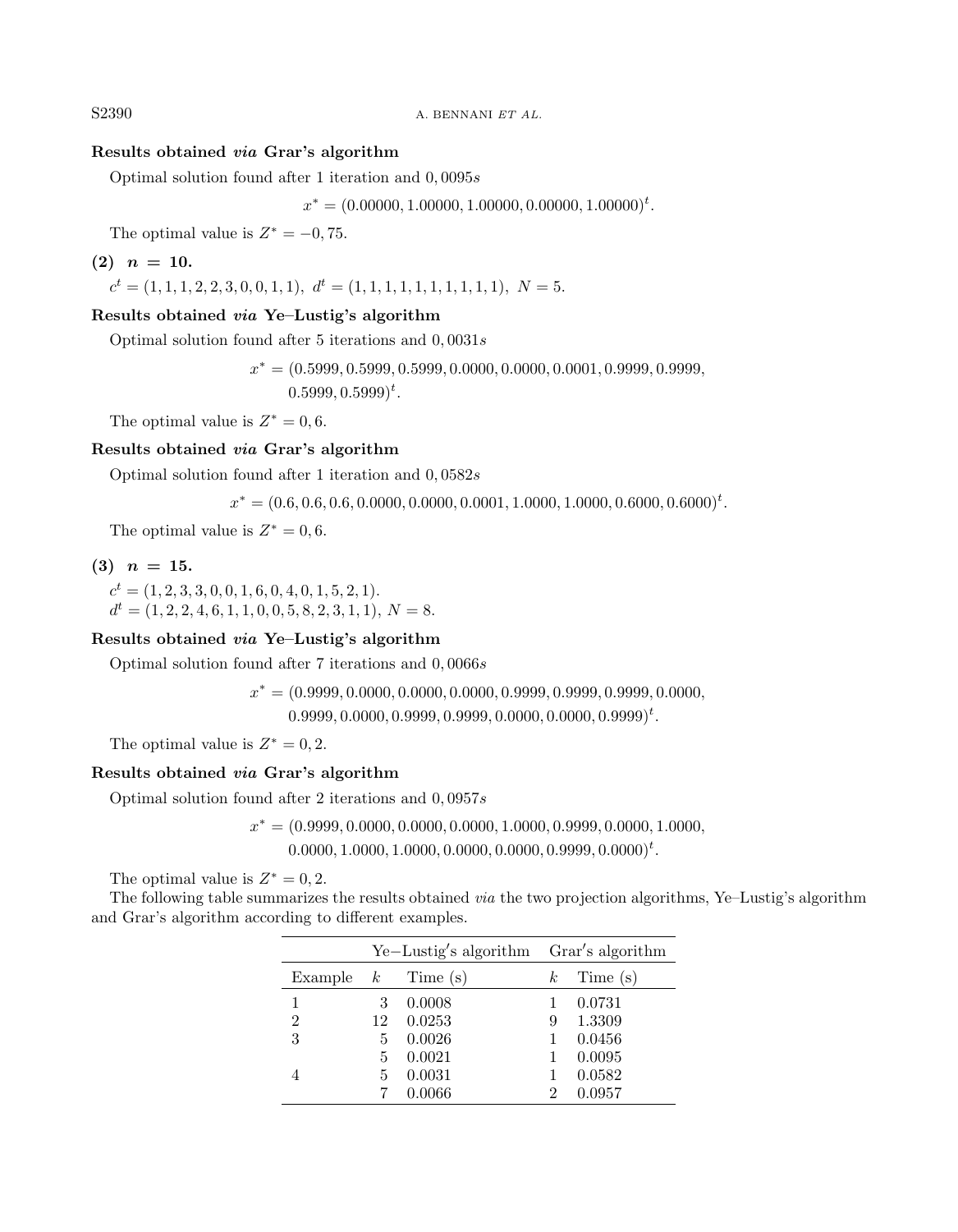#### 5.2. Example with variable size

### Example 5

Consider the linear fractional programming problem with variable size

$$
(\text{LFP}_m) \begin{cases} \max Z = \frac{c^t x + 2m}{d^t x + 1} \\ Ax = b \\ x \ge 0, \end{cases}
$$

where  
\n
$$
\begin{cases}\nc_i = \begin{cases}\n-1 + 2m, i = 1, ..., m \\
2m, i = m + 1, ..., n \\
d_i = 1, i = 1, ..., n \quad n = 2m\n\end{cases} \\
A[i, j] = \begin{cases}\n1 \text{ If } j = i \text{ or } j = m + i \\
0 \text{ Otherwise.} \\
b_i = 2, i = 1, ..., m.\n\end{cases}
$$

The optimal solution is

$$
x_i^* = \begin{cases} 2, & i = 1, \dots, m \\ 0, & i = m+1, \dots, n. \end{cases}
$$

The following table summarizes the results obtained via the two projection algorithms, Ye–Lustig's algorithm and Grar's algorithm according to different values of m.

| Size         | Ye-Lustig's algorithm |          | Grar's algorithm |           |
|--------------|-----------------------|----------|------------------|-----------|
| (m, n)       | $_{k}$                | Time (s) | k.               | Time(s)   |
| (50, 100)    | 3                     | 0.0516   | 2                | 0.1793    |
| (100, 200)   | 3                     | 0.2941   | 2                | 1.0173    |
| (200, 400)   | $\overline{2}$        | 1.5522   | 3                | 8.5241    |
| (300, 600)   | $\overline{2}$        | 5.9558   | 4                | 26.0963   |
| (500, 1000)  | $\overline{2}$        | 31.0989  | 5                | 85.7836   |
| (1000, 2000) | $\overline{2}$        | 247.4904 | 9                | 617.5747  |
| (1500, 3000) | 2                     | 461.9488 | 13               | 2270.8168 |

#### Comments

Through the numerical tests and for different dimensions, the results show that:

- For small and medium sized examples, the execution time in Ye–Lustig's algorithm is sensibly low compared to Grar's algorithm, although it requires fewer iterations.
- For large sized example, we notice the superiority of Ye–Lustig's algorithm compared to Grar's algorithm. Indeed, the number of iterations and the execution time in Ye–Lustig's algorithm are significantly inferior to those of Grar's algorithm. We record a significant reduction in execution time in Ye–Lustig's algorithm.

This shows clearly the practical effectiveness of the interior point methods already known for large size problems.

### 6. Conclusion

In this article, we have applied two different approaches to solve a Linear Fractional Program (LFP). The numerical results obtained by the two methods are encouraging and of very good quality.

On the other hand, the interior points method has shown its success and its advantage in terms of efficiency, robustness and above all its speed (execution time) compared to the second approach.